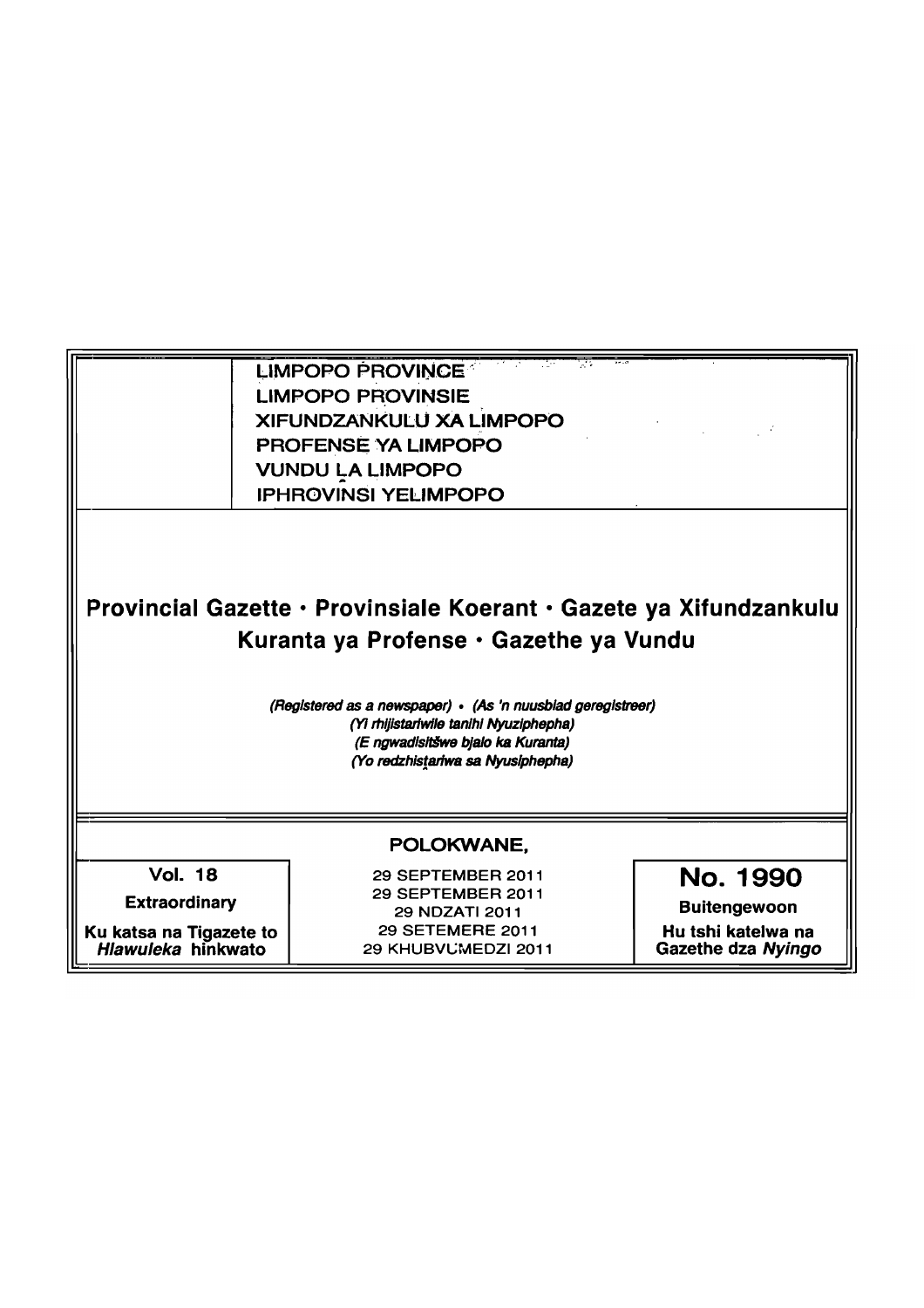#### IMPORTANT NOTICE

The Government Printing Works will not be held responsible for faxed documents not received due to errors on the fax machine or faxes received which are unclear or incomplete. Please be advised that an "OK" slip, received from a fax machine, will not be accepted as proof that documents were received by the GPW for printing. If documents are faxed to the GPW it will be the sender's responsibility to phone and confirm that the documents were received in good order.

Furthermore the Government Printing Works will also not be held responsible for cancellations and amendments which have not been done on original documents received from clients.

# CONTENTS • INHOUD

| No. |                        | Paoe<br>No. | Gazette<br>No. |
|-----|------------------------|-------------|----------------|
|     | <b>GENERAL NOTICES</b> |             |                |
|     |                        |             | 1990           |
|     |                        |             | 1990           |